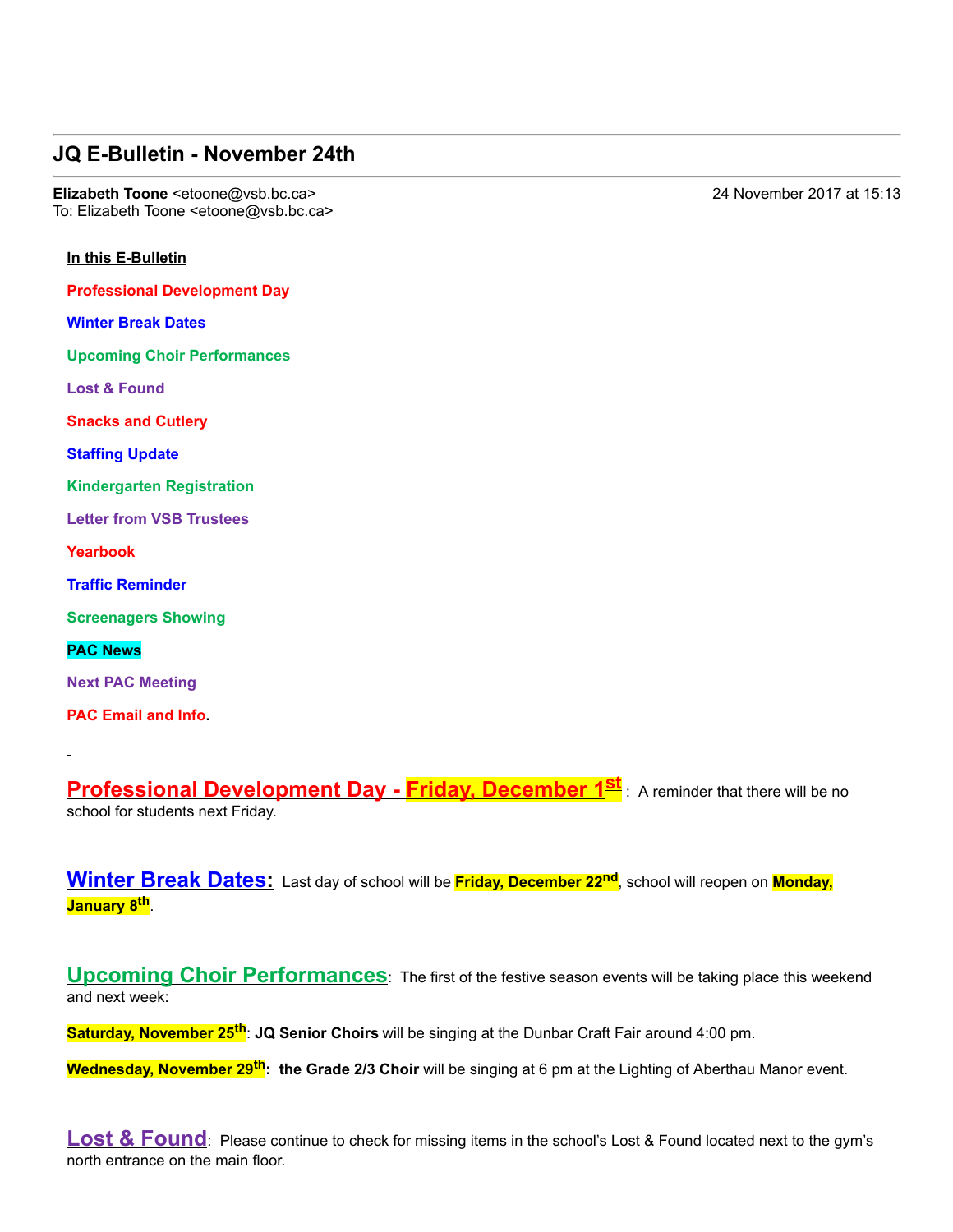**Snack & Cutlery Reminder**: A reminder to parents to send a snack for morning recess on hot lunch and pizza days. Also if your child needs a spoon or fork, could you please provide these as we would like to cut down on the amount of plastic cutlery being handed out.

**Staffing Update**: We are pleased to welcome Mary Jane Muir, our second permanent Supervision Aide, who joined the school this week. You will see Mary Jane's smiling face on the playground at recess and lunch.

**Kindergarten Registration**: A reminder to families who will have a sibling entering Kindergarten in September 2018 to register at their English catchment school before the end of January. The second step will be to register online and the dates for the Online Choice Registration will be provided in due course. If you have not already been in touch with Liz, please give her the name of any siblings entering the school next September so that we can double-check the applicant list when available. Thank you.

An Information Evening will be held on Thursday, January 11, 2018. Everyone is welcome, however, it is primarily intended for parents new to the FI system.

**Letter from VSB Trustees**: Please find attached a letter from the newly elected VSB Trustees.

Yearbook: The school would love to receive any photos you may have of school events, field trips, class projects, etc. for our Yearbook. Photos can be emailed to: etoone@vsb.bc.ca. The Yearbook can be pre-purchased for \$15.00 on line at www.school-day.com or by cash/cheque payable to Ecole Jules Quesnel.

**Traffic Reminder**: For the safety of our children, please remember not to drive into and let your child or children off in the staff parking lot. Also a reminder that the only drop-off/pick-up zone is along West  $14^{th}$ , east of Crown Street. Your cooperation is much appreciated.

**Screenagers Showing**: For those of you who may have missed the "Screenagers" showing earlier this year at Lord Byng, two other showing are taking place at VSB schools:

**Thursday, November 30<sup>th</sup>** at 7:00 pm at Sir Charles Tupper Secondary School, 419 East 24<sup>th</sup> Ave.

**Wednesday, December 6<sup>th</sup> –** 7 pm at John Oliver Secondary at East 41<sup>st</sup>/Fraser. Please see poster attached.

Screenagers reveals how tech time impacts kids' development and offers solutions on how adults can empower kids to best navigate the digital world and find balance. You can watch the trailer at www.screenagersmovie.com

## **PAC News**

**Next PAC Meeting**: **Thursday, December 7th from 7 – 9 pm** – **Winter Social.**